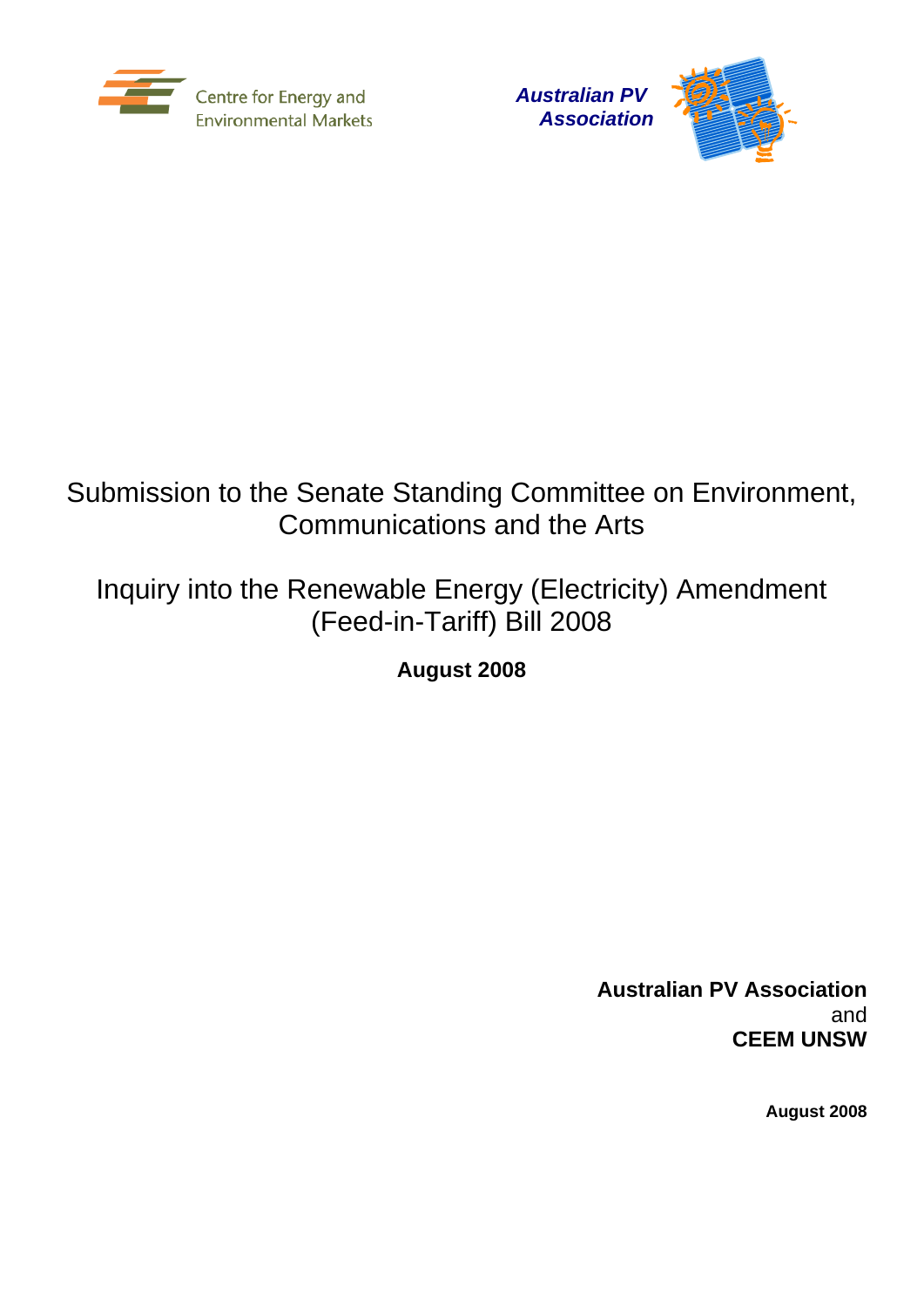



# **The Australian PV Association**

*The objective of the Association is to encourage participation of Australian organizations in PV industry development, policy analysis, standards and accreditation, advocacy and collaborative research and development projects concerning photovoltaic solar electricity.* 

A principal activity is to manage Australian participation in the IEA PVPS Programme. The work of the IEA PVPS is arranged by Tasks, each with its own commitments of time and resources. At present Australia participates in:

- Task I PV Information Exchange and Dissemination
- Task 9 PV Services for Developing Countries;
- Task 10 Urban Scale PV Applications
- Task 11 PV Hybrid Systems within Minigrids.

Current Association members: ANU, BP Solar, Bushlight, CEC, Clear Security, Conergy, CSIRO, Dyesol, GE Trading, Green Solar Group, Greenbank, Greg Watt, GSES, Honda, IT Power, Novolta, RISE, Solar Cell Technologies, Solarfarm, SA Government, Sustainability Victoria, Solco, Sowilo Engineering, Spark Solar, UNSW.

The Association receives \$40,000 per year from the Australian Government to assist with the costs of IEA PVPS membership and Task activities.

### **Contact:**

Dr Muriel Watt, Chair Australian PV Association c/- School of PV and Renewable Energy Engineering University of NSW Sydney NSW 2052 m.watt@unsw.edu.au

# **The Centre for Energy and Environmental Markets**

CEEM is an internal UNSW research centre which undertakes interdisciplinary research in the design, analysis and performance monitoring of energy and environmental markets and their associated policy frameworks. It brings together UNSW researchers from the Faculties of Engineering, Business, Science and Arts and Social Sciences, as well as the Institute for Environmental Studies and the Australian Graduate School of Management.

## **Contact:**

Dr Robert Passey, CEEM c/- School of Electrical Engineering & Telecommunications University of NSW Sydney NSW 2052 r.passey@unsw.edu.au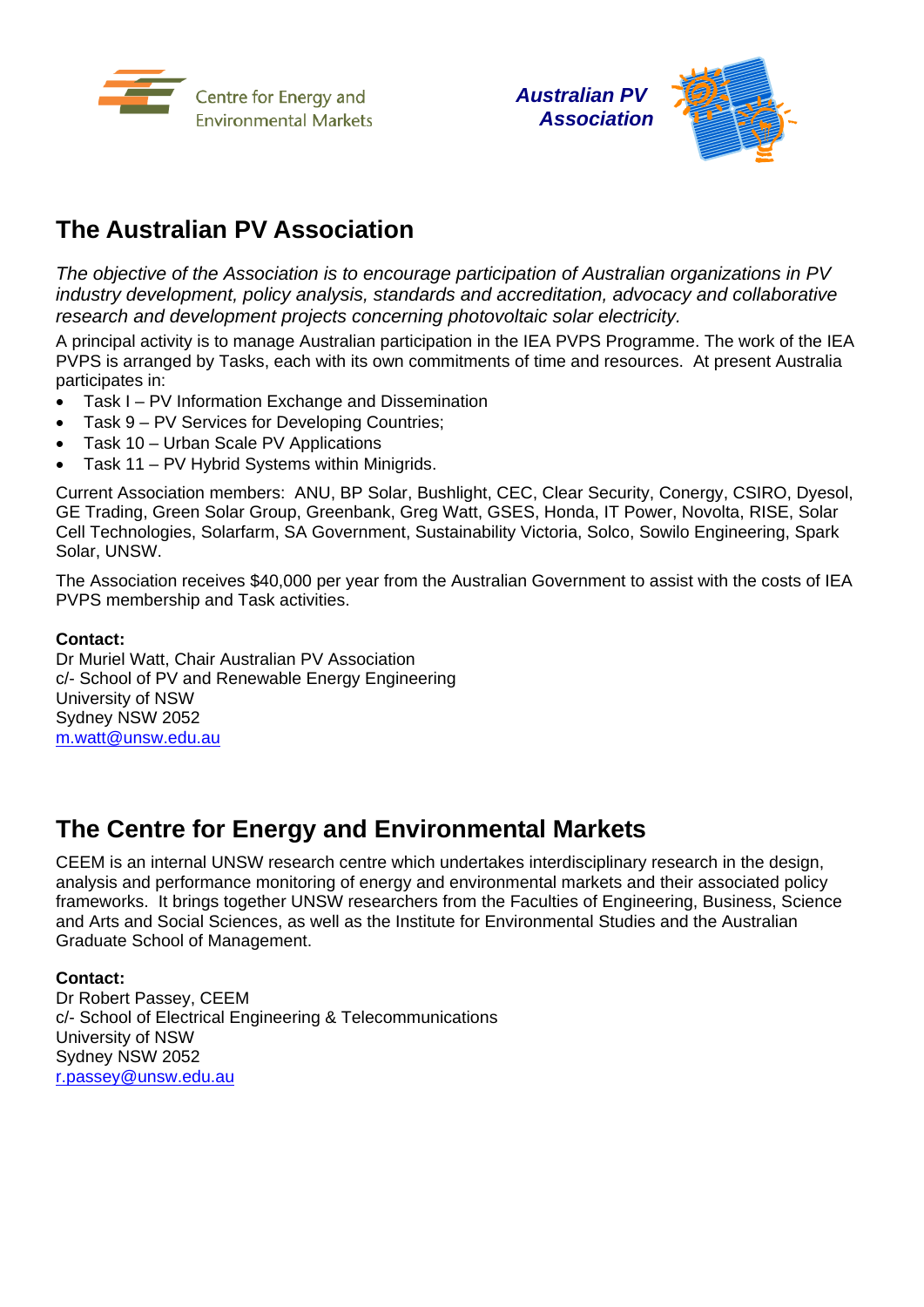



# **Introduction**

Before examining the Feed in Tariff (FiT) Bill, we briefly explore the nature of the FiT and market support in some of the IEA PVPS countries in which it has been applied.<sup>1</sup>

# **What is a FiT?**

In the world of grid-connected renewables, the term FiT simply refers to an explicit monetary reward for producing electricity from a renewable energy source, at a rate per kWh somewhat higher than the retail electricity rates being paid by the customer – which is why the measure is often more correctly termed an "enhanced FiT". In principle, the measure encourages efficient production of renewable electricity with the output from the renewable energy system being monitored and recorded, and has consequently been promoted as a performance-based market support measure. As discussions about renewable energy policy support mature, other performance-based measures are now also attracting some interest, such as expected performance-based buydowns and incentive hold-backs.

The FiT does not directly help with the problem of the larger up-front costs associated with installing a renewable energy system, unless the future cash flow projections help the customer to more easily secure some sort of financing. For some classes of potential renewable energy system users this remains a significant barrier.

# **Variations in implementation**

There are two main variations of the FiT approach: in the first case, all the electricity produced by the renewable energy system, irrespective of how much is used by the customer or fed into the grid, qualifies for the feed-in tariff (a Gross FiT). In the other situation, only the electricity generated that is surplus to the customer's requirements is paid under the feed-in tariff (a Net Export FiT). The remainder has the same value to the customer as their retail electricity rate. The attractiveness to the customer of the FiT is further downplayed if net-billing is used and the grid import / renewable electricity export balance is calculated over an extended period of time, rather than on a half hourly or even instantaneous basis.

The FiT becomes most attractive for all parties when time-of-use metering and pricing are employed, reflecting the real benefits to the electricity network of reducing customer demand or adding power to the system when it is most needed. From the electricity utility's perspective this may be either when bulk power is most expensive to purchase or in locations where supply is constrained, or both.

Typically, funds for the FiT are raised through a levy on electricity bills across the board, which has two main attractions: the scheme is not subjected to the usual budgetary whims associated with government funds, and, potentially, all electricity customers are contributing to improvements in their electricity supply system.

## **Setting an appropriate FiT level**

-

There are a number of ways that the level of the FiT can be set. Simple financial calculations can indicate the cash flow required to provide a certain return on investment for a given renewable energy system in a particular location – for example, to pay off the system within its warranty period. Estimates of the value of externalities, such as the unfunded costs of pollution associated with traditional energy supply, can form the basis of the tariff. The specific electricity network benefits that may be relevant, such as peak demand reduction or line support, can be monetized.

From the IEA-PVPS publication "PV Power", Issue 26. Available from www.iea-pvps.org.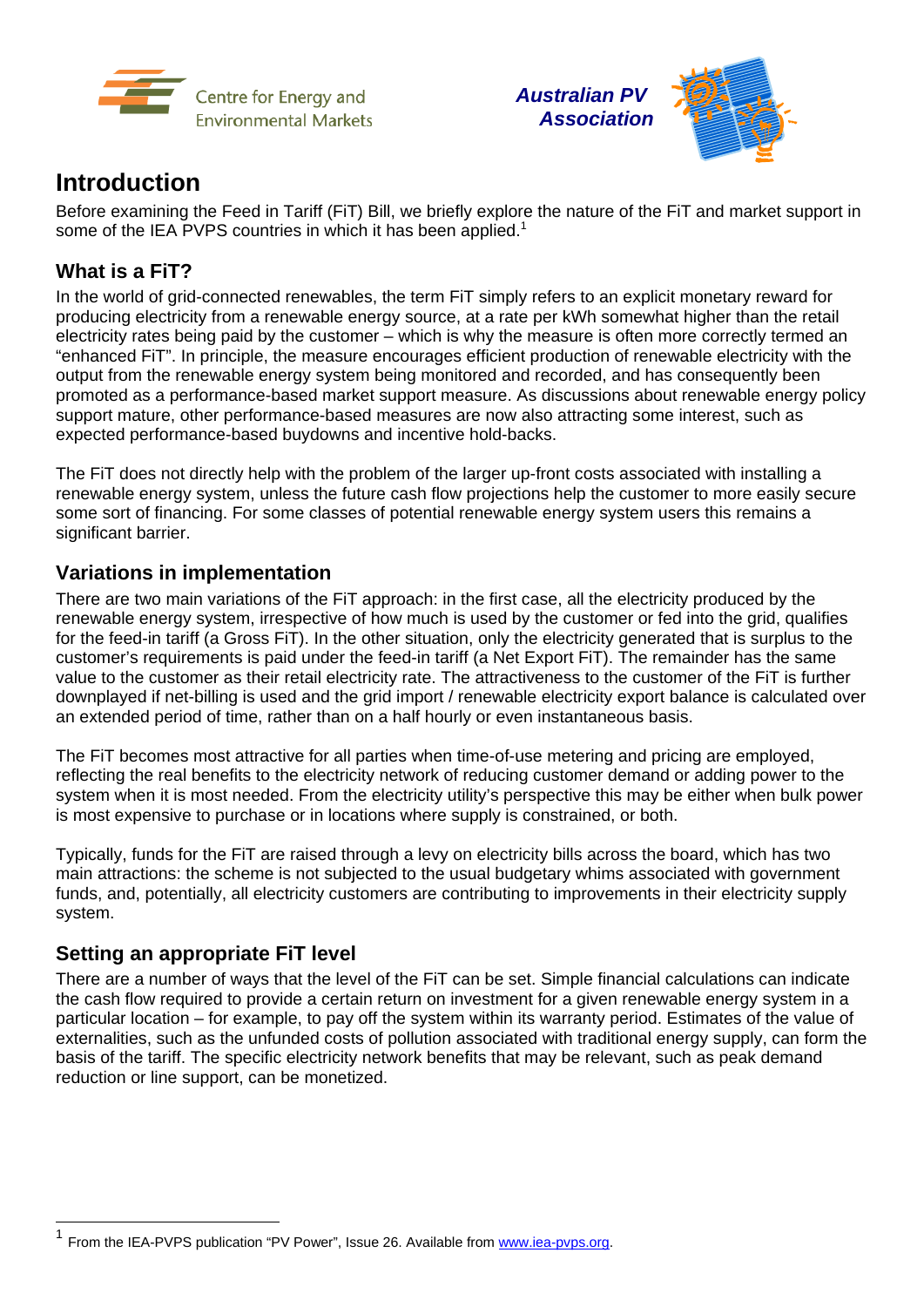



## **The target market**

In isolation, the FiT is best targeted at entities with a business cash flow requirement such as housing developers, investors, commercial entities. If the FiT is combined with a direct capital subsidy, it also becomes appealing for customers with more limited access to capital such as households, small businesses and public organisations. If the FiT provides a payback period within the system life, financing becomes viable.

# **Countries using a FiT**

FiT schemes are becoming more widespread and are showing a variety of outcomes. Amongst the IEA PVPS countries notable examples can be found in Austria, France, Germany, Italy, Korea, the Netherlands, Portugal and Spain. Detailed data on growth rates in various national markets can be found in the annually published report "Trends in photovoltaic applications", available from www.iea-pvps.org. While a high tariff level has been shown to be capable of driving substantial market growth, some of the controlling conditions that have been placed on different countries' schemes have resulted in difficulties in achieving such a result or sustaining high levels of investment. These controlling conditions have included:

- caps on capacity allowed under the scheme.
- exclusion of certain types of projects such as large-scale plants (or lack of appropriate differentiation of tariffs),
- inadequate period quaranteed for the FiT and
- overly complex administrative requirements.

Even in Germany, where these problems have largely been avoided, the combination of a generous FiT and a year-by-year decrease in the tariff level has driven a huge demand very quickly, which has created its own challenges – sustaining the required level of investor interest may be difficult when system prices do not also fall steadily, and there would be some local political interest in seeing local industry meeting a greater proportion of the demand for renewable energy technologies.

## **Alternative market support approaches**

Notable amongst countries that have not yet pursued the FiT approach but which, in many cases, have still seen significant development of their grid-connected renewable energy markets are Japan, the USA, Switzerland and Australia. In these countries the support mechanisms of choice have been direct capital subsidies, renewable portfolio standards, green electricity schemes or tax exemptions, or some combination of these. Generally, in these countries growth of the renewable energy market is typically slower but steadier than in the countries using the FiT.

## **Controlling the rate of deployment**

A particular focus of policies that support deployment of technologies is to achieve a certain level of uptake. This is certainly not easy to predict – as demonstrated by the rush of investment in the early stages of MRET. Where a FiT is used, if the pool of potential investors is not adequately understood – their motivations, financial positions and so on – overheated markets can result initially if the tariffs are set too high. Set the tariffs too low and the investments could be negligible, consequently wasting the time and effort that has been invested in development of the scheme.

The most obvious solution is to set the initial tariff at the 'right' level – but this is easier said than done if the FiT is being used as a broad support mechanism. An advantage of a FiT over a scheme such as MRET is that it can be adjusted each year in response to changing circumstances and to help target a certain level of deployment. Within each year it is possible to use a system of price 'tiers' that reduce as certain levels of deployment are reached. This can also apply to individual systems using a tariff that decreases at higher levels of generation. This avoids the need for setting a potentially problematic cap on the size of the scheme, a source of considerable angst in some international cases.

It is also possible to clearly target the approach on specific, limited market segments, which can then be expanded over time.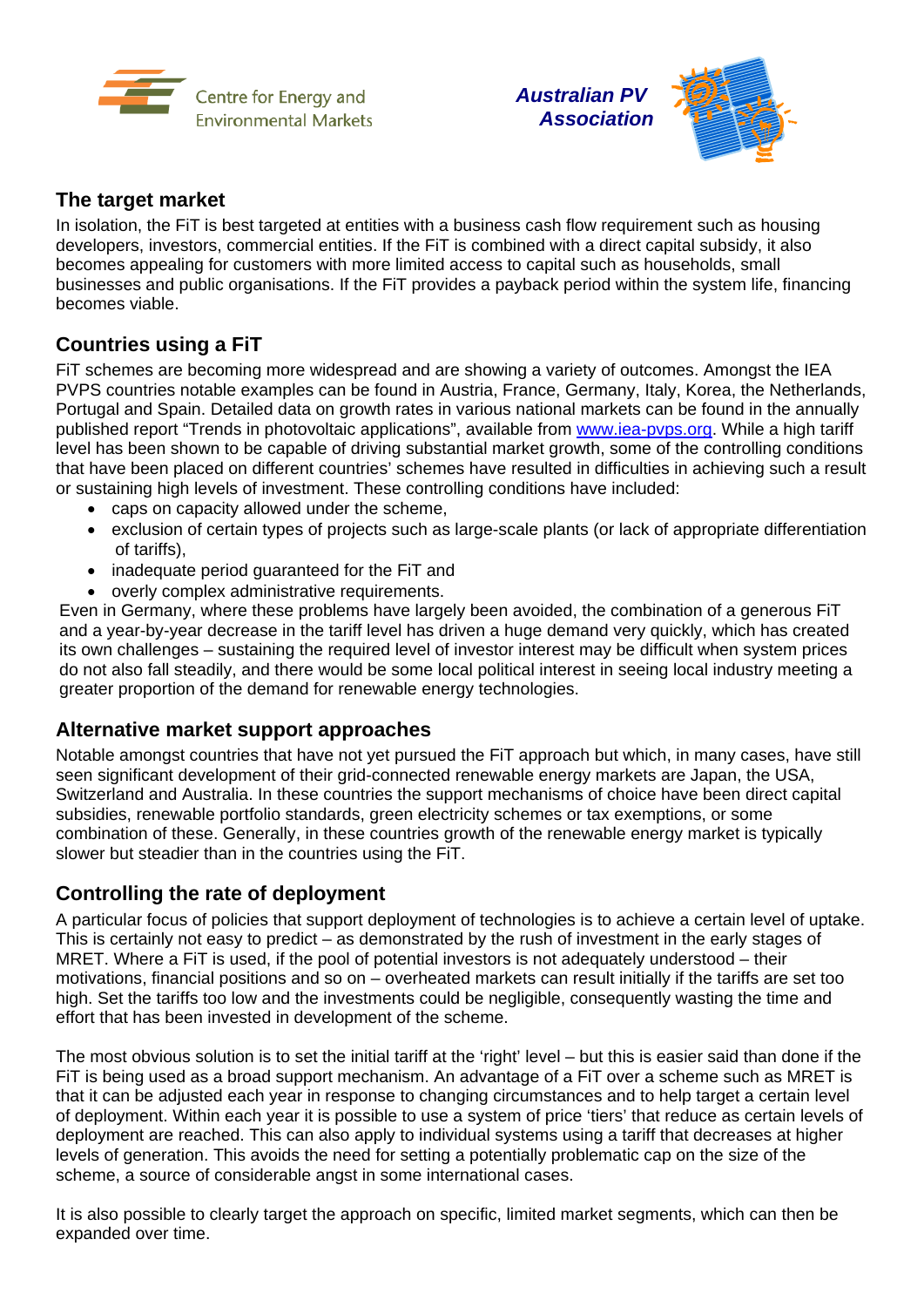



# **Policy considerations**

As with any proposed tool of public policy, a mechanism should be evaluated broadly against a number of criteria. In the case of a proposed FiT, the outcomes that have been achieved elsewhere are becoming easier to document. But are the local barriers to be addressed the same as those tackled elsewhere? Is the local electricity industry structure compatible with the approach? Will the scheme be flexible enough to survive political change? Can the scheme alone transform the market? How costly is the administrative burden compared to that of other approaches? Is the free-rider effect minimizsed? And what are the overall socio-economic-environmental impacts of the measure?

In summary, the simple answer to a complex problem can often raise many more questions – but they are always worth tackling in the long run.

The following box summarises the key design principles we consider necessary for a successful FiT for renewables in Australia. These principles are derived from the international experiences cited above, and on experiences in Australia with renewable energy support mechanisms. An illustration of the impact of different FiT types, using a PV example, is also provided.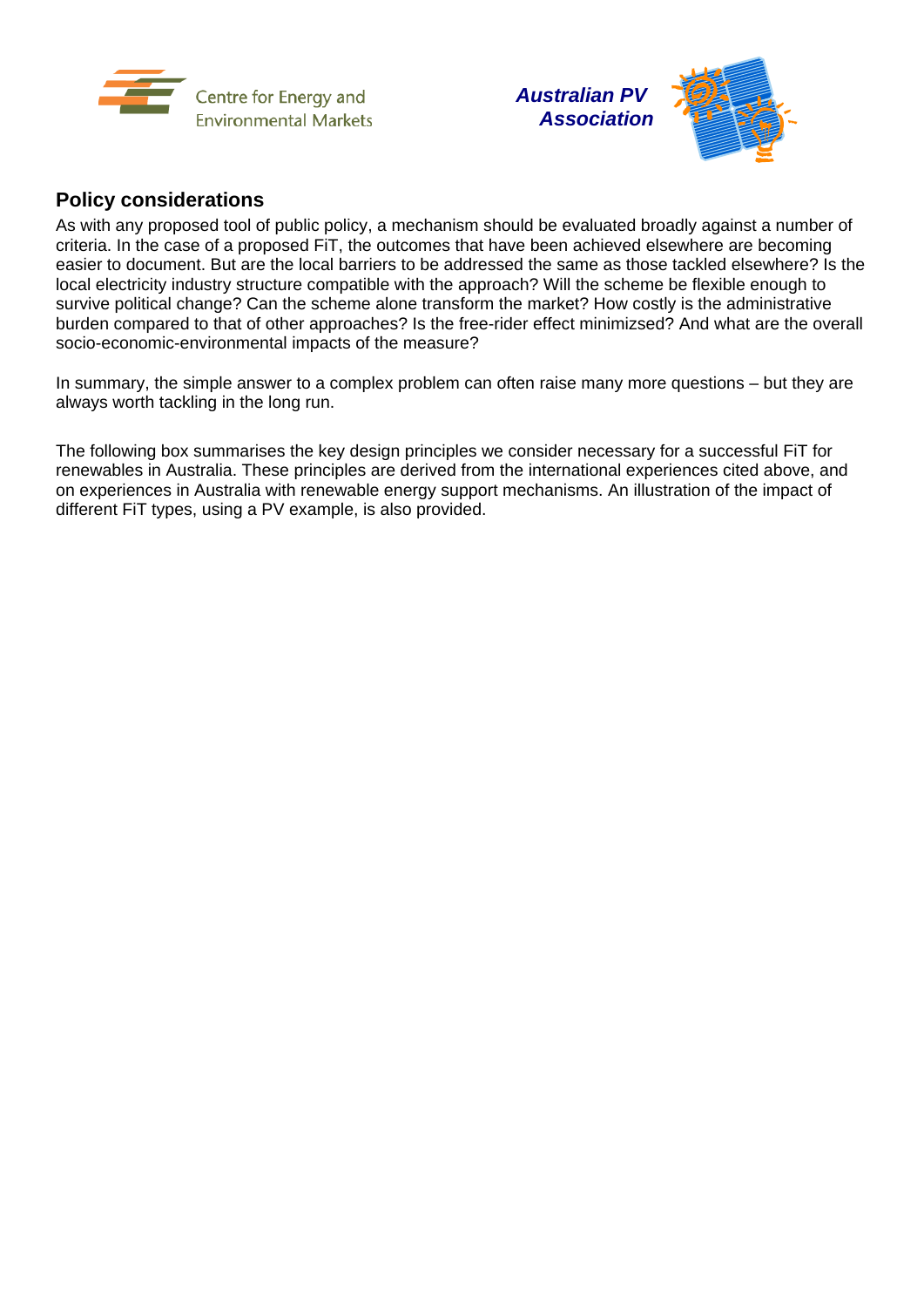



## *Key Design Principles of a Renewable Energy Feed-in-Tariff*

### **Timeframe:**

In order to create market certainty, attract investment and deliver meaningful economic and environmental dividends:

- A FiT should guarantee payment to the system owner for a minimum of 15 years.
- Each technology should have its own FiT, with further breakdown by system size or application.
- For each technology included, the programme should run for minimum of 10 years, meaning the FiT is paid out over 20 years (systems installed in year 10 will still earn a FiT for the following 10 years).

### **Reducing tariffs:**

The FiT should be fixed only for the systems installed in any one year and can be changed for the systems installed in successive years. A predetermined system of reducing FiT price "tiers" over the scheme timeframe can provide predictability for investors and a known expense for government. The FiT for installations in successive years could decrease by say 5% to capture and encourage cost reduction potential as the industry moves down the cost learning curve.

#### **Contestable Retail Electricity Markets**

The FiT should be paid as a separate tariff on top and independent of prevailing retail electricity tariffs. This ensures all systems receive the same benefit, regardless of their local tariff, and there is no loss of competition between retailers.

#### **Payment on total generation:**

The FiT should be paid on all electricity generated by the system. This simplifies calculation of future revenue streams, as it is not dependent on time of electricity generation, or electricity usage profiles, and so provides investment certainty. The graphs on the following page illustrate this point.

#### **Source of subsidy money:**

The revenue to pay for the FiT should be raised through an across-the-board levy on network providers so as to remove any issues of competition at the retail level. Retailers would subtract all or a proportion of the cost of exported generation from the customer's bill and the network provider would make up the difference.

### **New installations only:**

To maximise new deployment, to prevent double dipping and to facilitate the introduction of standard metering arrangements, the FiT should be provided to customers who have not previously received government grants towards their systems, or for extensions to existing installations, where the latter receive the FiT only for the extension. An interval meter with at least 2 channels should be used so as to enable metering of total generation.

#### **Choice between the FiT and RECs**

To streamline processing and avoid double dipping, system installers should choose between support via the FiT or via MRET, but not both

### **Guaranteed connection and purchase:**

Electricity retailers and network providers should guarantee that renewable energy systems which comply with technical connection requirements imposed by Australian Standards and State or Territory regulators will be connected and all their generation purchased.

## **Grid-connection agreements:**

The application and approval processes for connection of PV systems to the grid should be streamlined. Ideally the FiT arrangements should be incorporated directly into this process.

### **Monitoring:**

Some form of monitoring/assessment program should be incorporated into any FiT program to:

- assess PV's contribution to total generation and during times of peak demand,
- collect demographic energy information, and
- assess take-up rates, drivers, significant price points, customer preferences and any issues arising.